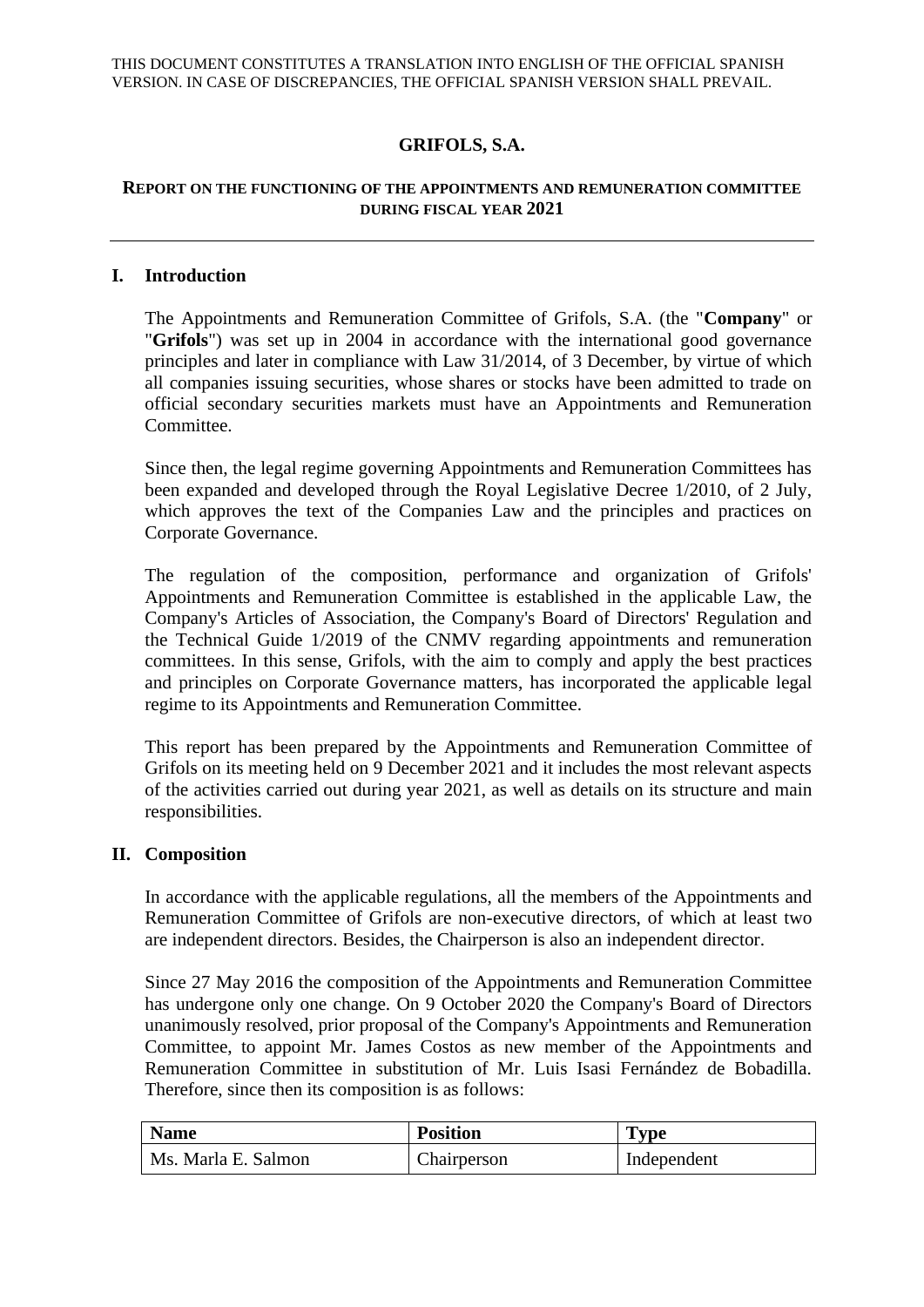| Mr. James Costos        | Member                 | Independent           |
|-------------------------|------------------------|-----------------------|
| Mr. Tomás Dagá Gelabert | Member                 | <b>Other External</b> |
| Ms. Núria Martín Barnés | Secretary (non-member) | $- -$                 |

In accordance with the recommendations set forth in the Technical Guide 1/2019 of the CNMV regarding appointments and remuneration committees, the members of the Appointments and Remuneration Committee have been designated based on their diversity, particularly for their gender, professional experience, sectorial skills and knowledge and geographical origin, all of which encourages different points of view and diverse positions.

The professional profile of the members of the Appointments and Remuneration Committee can be found on Grifols' corporate website [\(www.grifols.com\)](http://www.grifols.com/).

### **III. Responsibilities**

The Company's Articles of Association and the Board of Directors' Regulations confer to the Appointments and Remuneration Committee the following basic responsibilities:

- (a) to formulate and review the criteria to be followed for the composition of the Board of Directors and the selection of candidates, taking into account their competence, knowledge and experience necessary on the Board, specifying the duties and aptitudes that each candidate must have in case of vacancies in addition to assessing the time and commitment needed to perform their duties effective and efficiently;
- (b) to establish a representation target for the sex that is least represented in the Board of Directors and prepare guidelines to achieve said target;
- (c) to submit to the Board of Directors any proposals to appoint, re-elect and/or separate the independent directors prior to being submitted to the General Shareholders' Meeting or, as the case may be, being adopted by the Board exercising its power of co-option, and in all cases informing about the character of the director proposed;
- (d) to report the proposals of appointment, re-election and/or separation of the nonindependent directors for their appointment by the Board of Directors by means of co-option or their submission to the General Shareholders' Meeting by the Board of Directors;
- (e) to report the proposals of appointment and removal of the Chairperson and Vicechairpersons of the Board of Directors;
- (f) to examine and organize the succession of the Chairperson of the Board of Directors and the chief executive officer and, as the case may be, to make proposals to the Board so that said succession takes place in an orderly and well planned manner;
- (g) to report the proposals of appointment and resignation of the Secretary and Vice-Secretaries of the Board of Directors;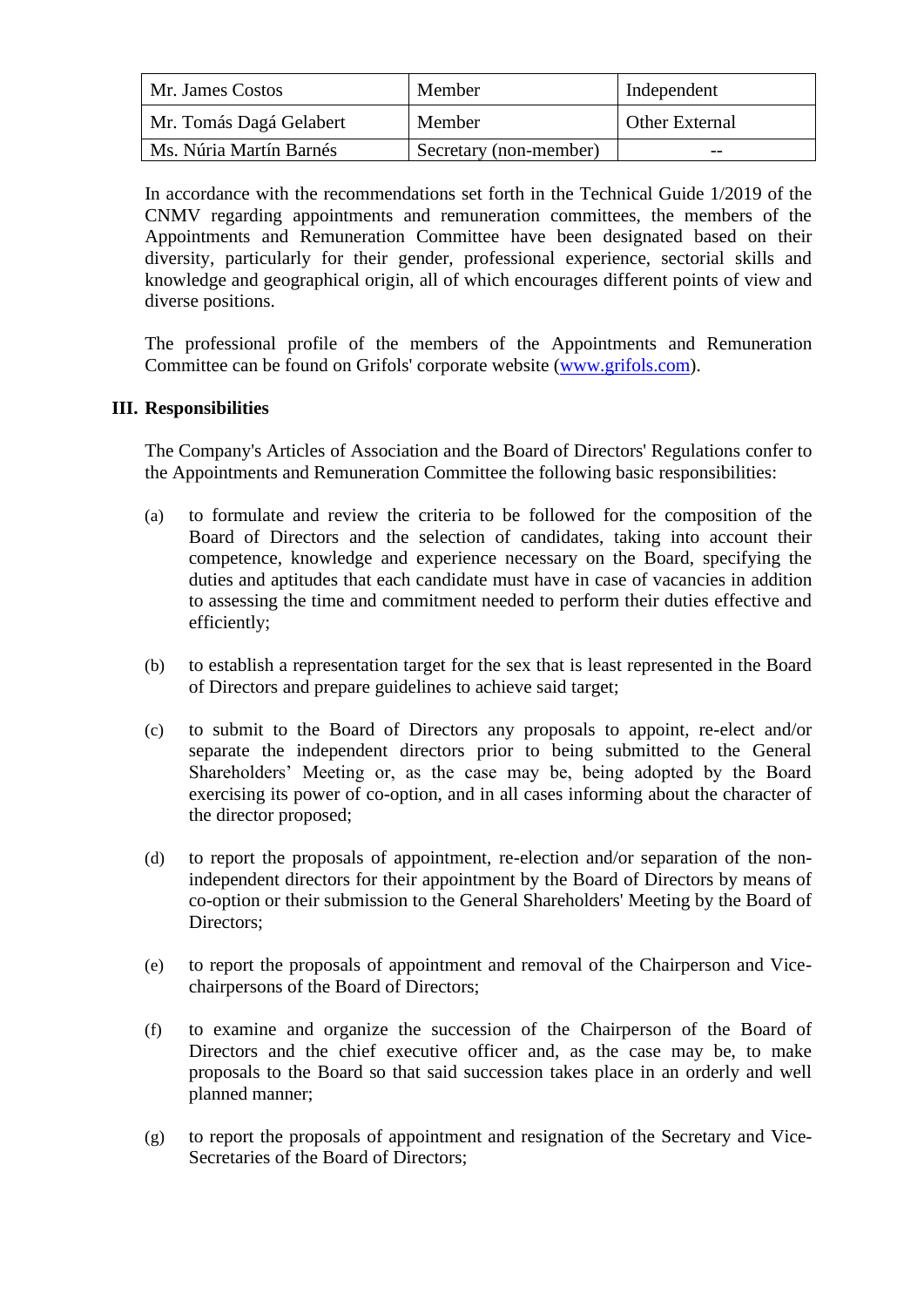- (h) to report the proposal of appointment and removal of senior management proposed by the chief executive officer to the Board and the basic conditions of their contracts;
- (i) to propose to the Board the Directors the directors who shall be part of each of the Committees;
- (j) to propose to the Board of Directors the remuneration policy of the directors and general managers or anyone performing top-level management duties under the direct supervision of the Board, executive committees or executive directors, as well as the individual remuneration and other contractual terms regarding the executive directors, ensuring its fulfilment;
- (k) to periodically review the payment programmes of executive officers, considering their adequacy and performance;
- (l) to report to the Board the results of the annual evaluation on the performance of the Board, the Chairperson of the Board, the chief executive officers of the Company and the performance of the Committees; and
- (m) to report on the transactions that imply or could imply conflicts of interest and, in general, on matters covered in Chapter IX of the Board of Directors' Regulations.

# **IV. Meetings and Activities**

During fiscal year 2021 this Committee met on 5 occasions, specifically on the following dates:

- 17 February 2021;
- $\bullet$  6 April 2021;
- 18 May 2021;
- 22 October 2021; and
- 9 December 2021.

During the meetings its members discussed and, when applicable, approved different matters related to their main responsibilities, in accordance with the applicable Law, the Company's Articles of Association, the Board of Directors' Regulations, the Unified Good Governance Code of Listed Companies and the Technical Guide 1/2019 of the CNMV regarding appointment and remuneration committees.

The most relevant events that took place during the referred fiscal year 2021 are detailed below:

- Approval of the annual remuneration report corresponding to the fiscal year 2020;
- Approval of the proposal of the Sustainability Committee that all the board members receive training on sustainability matters;
- Some of the items of the agenda of the Committee meetings were also discussed with the Company's Sustainability Committee members.